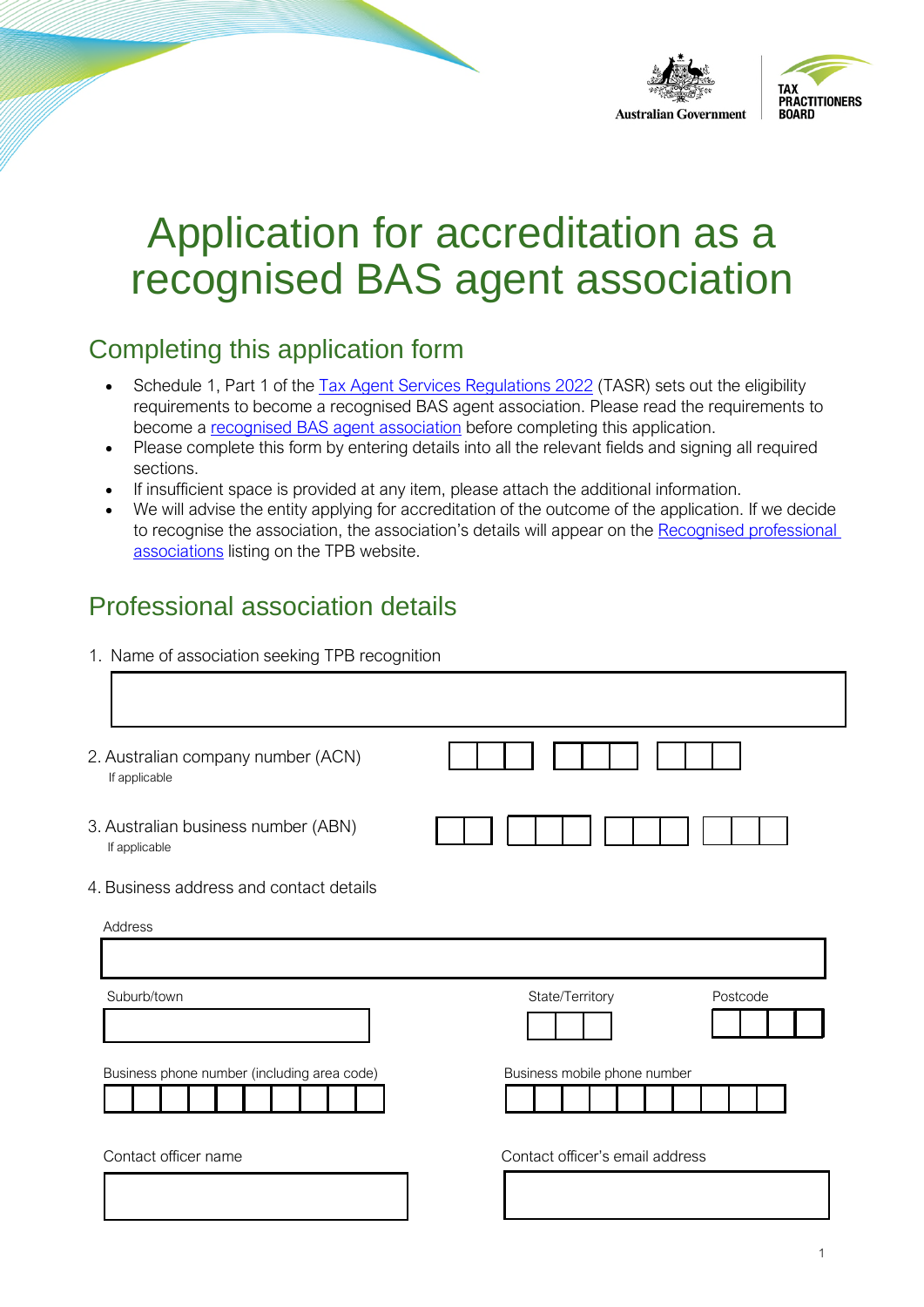5. Is the association a non-profit organisation? See Item 101 in Schedule 1, Part 1 of the TASR.

| Yes   No   Please provide relevant details |  |  |  |  |  |
|--------------------------------------------|--|--|--|--|--|
|                                            |  |  |  |  |  |
|                                            |  |  |  |  |  |

- 6. What corporate governance and operational procedures does the association have in place to ensure that:
	- (a) it is properly managed
	- (b) its internal rules are enforced?

See Item 102 in Schedule 1, Part 1 of the TASR. For further guidance on the TPB's interpretation and application of the requirements that relate to corporate governance and operational procedures, please refer to the TPB Information Sheet TPB(I) 33/2018: Recognised professional associations - Corporate governance related requiremen[ts for recognition under the Tax Agent Services Regulations 2022](https://www.tpb.gov.au/tpbi-332018-recognised-professional-associations-corporate-governance-related-requirements). In particular, paragraphs 43 to 45 of this information sheet provide guidance on what should be demonstrated in relation to practices and procedures.

Please provide relevant details (include any relevant website links/attach supporting documents and note the relevant specific clauses in documents as appropriate).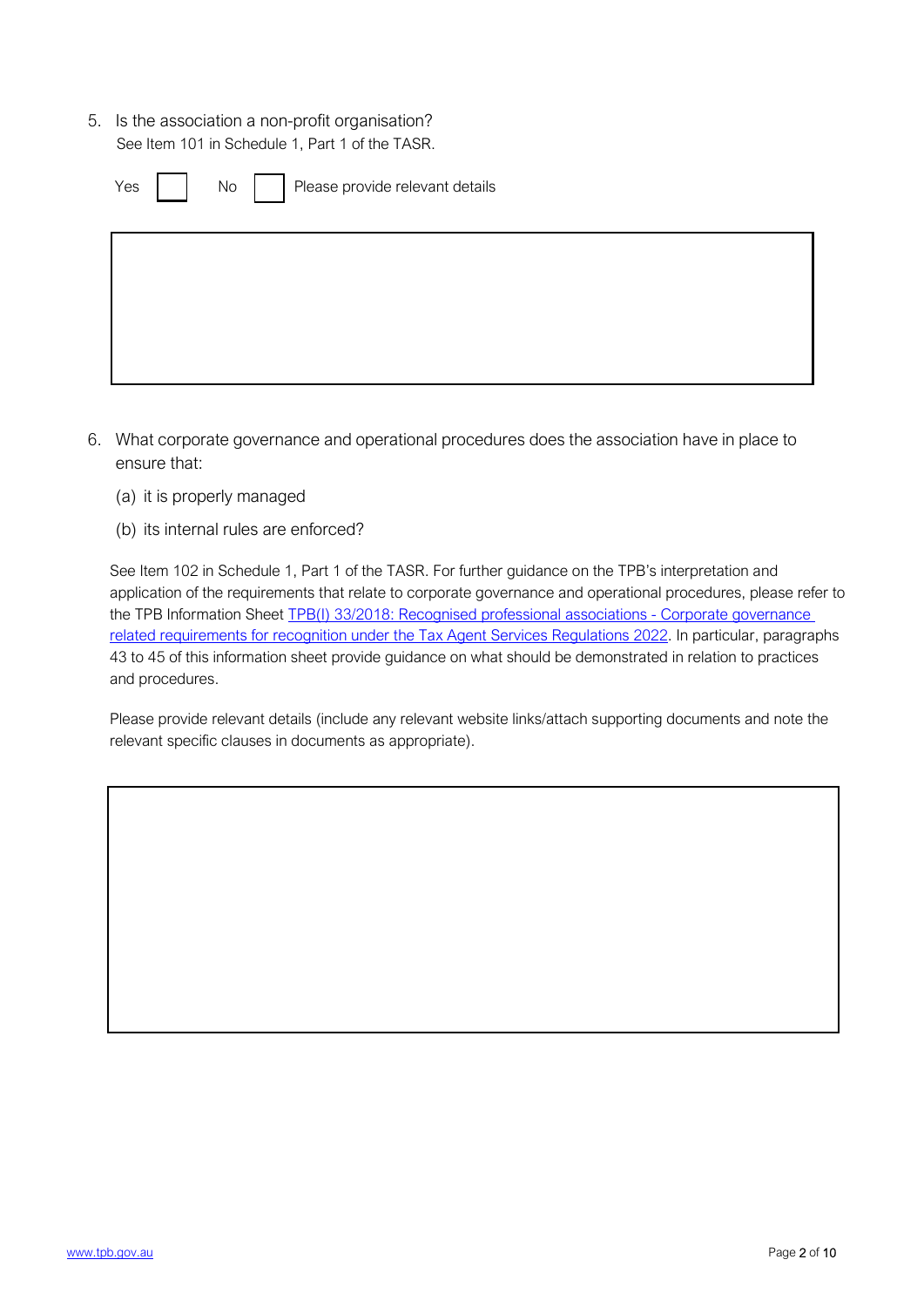7. Does your association have professional and ethical standards for its voting members including terms to the effect that:

| (a) voting members must undertake an appropriate number of<br>hours of continuing professional education (CPE) each year, having<br>regard to the circumstances and requirements of the members                                                                  |  | No |  |
|------------------------------------------------------------------------------------------------------------------------------------------------------------------------------------------------------------------------------------------------------------------|--|----|--|
| Note: Generally, the TPB's approach to satisfying the CPE requirements in<br>this eligibility item is outlined in the TPB Explanatory Paper<br>TPB(EP) 04/2012: Continuing professional education policy requirements for<br>registered tax and BAS agents       |  |    |  |
| (b) voting members must be of good fame, integrity and character<br>Note: For further guidance, see also the TPB Explanatory Papers:<br>TPB(EP) 01/2010: Code of professional conduct<br>TPB(EP) 02/2010: Fit and proper person.                                 |  |    |  |
| (c) each voting member is subject to rules controlling the member's<br>conduct in the practice of that profession                                                                                                                                                |  |    |  |
| (d) each voting member is subject to discipline for breaches of those rules                                                                                                                                                                                      |  |    |  |
| (e) if a voting member is permitted by the association to be in<br>public practice, the voting member has professional indemnity (PI)<br>insurance?                                                                                                              |  |    |  |
| Note: Generally, the TPB's approach to satisfying the PI insurance requirements in this<br>eligibility item is outlined in the TPB Explanatory Paper: <b>IPB(EP)</b> 03/2010: Professional<br>indemnity insurance requirements for registered tax and BAS agents |  |    |  |

See Item 103 in Schedule 1, Part 1 of the TASR.

Please provide relevant details (include any relevant website links / attach supporting documents and note the relevant specific clauses in documents as appropriate).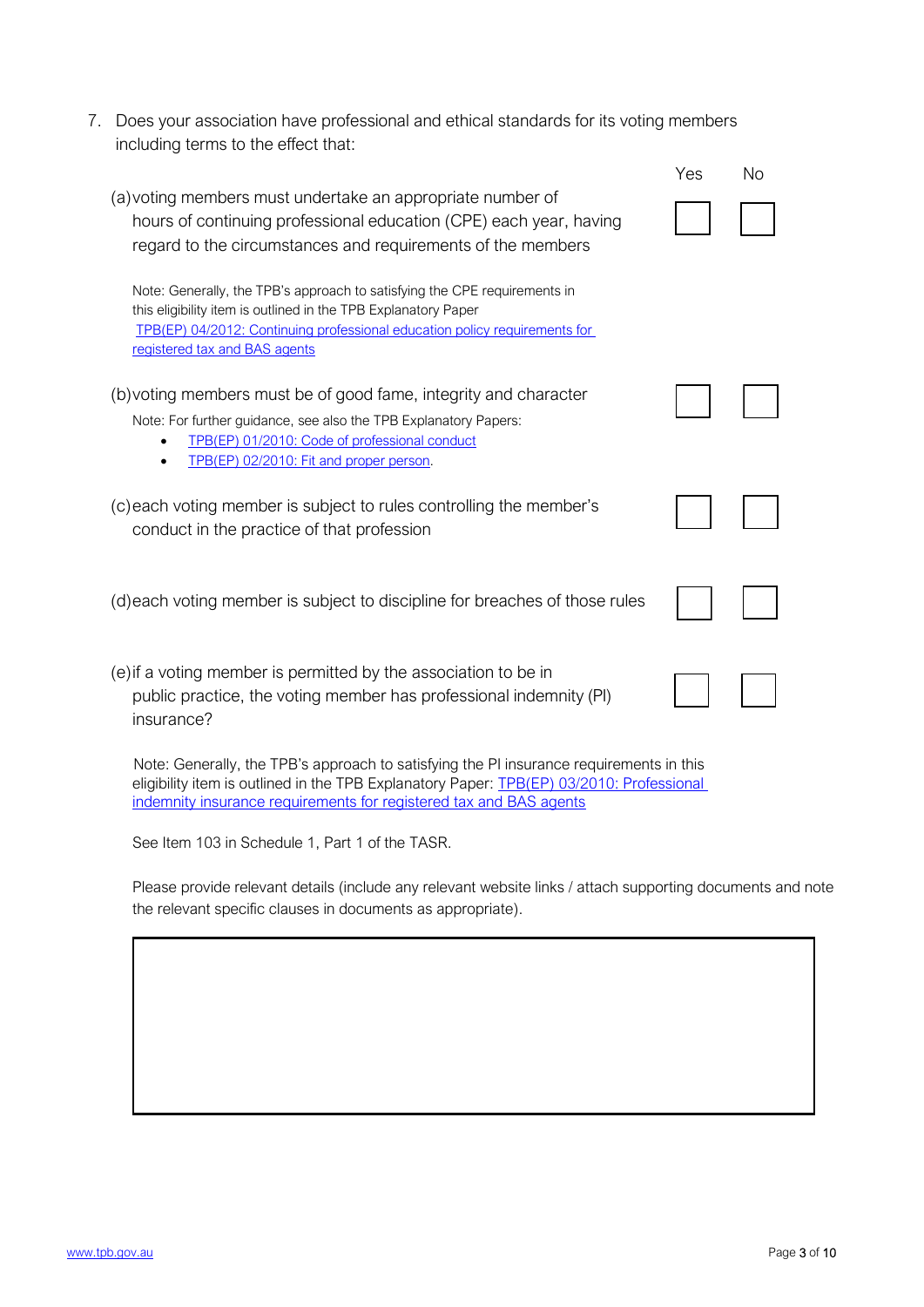- 8. What arrangements does the association have in place for:
	- (a) notifying clients of its members, or of members of its member bodies, about how to make complaints
	- (b) receiving, hearing and deciding those complaints
	- (c) taking disciplinary action if complaints are justified?

See Item 104 in Schedule 1, Part 1 of the TASR.

Please provide relevant details (including any relevant website links and specific document references as appropriate).

- 9. What arrangements does the association have in place for publishing annual statistics regarding:
	- (a) the kinds and number of complaints made to the association (except complaints under the *Tax Agent Services Act 2009* (TASA) about entities registered under the TASA)
	- (b) findings made as a result of the complaints
	- (c) action taken as a result of those findings?

See Item 105 in Schedule 1, Part 1 of the TASR

Please provide relevant details (include any relevant website links / attach supporting documents and note the relevant specific clauses in documents as appropriate).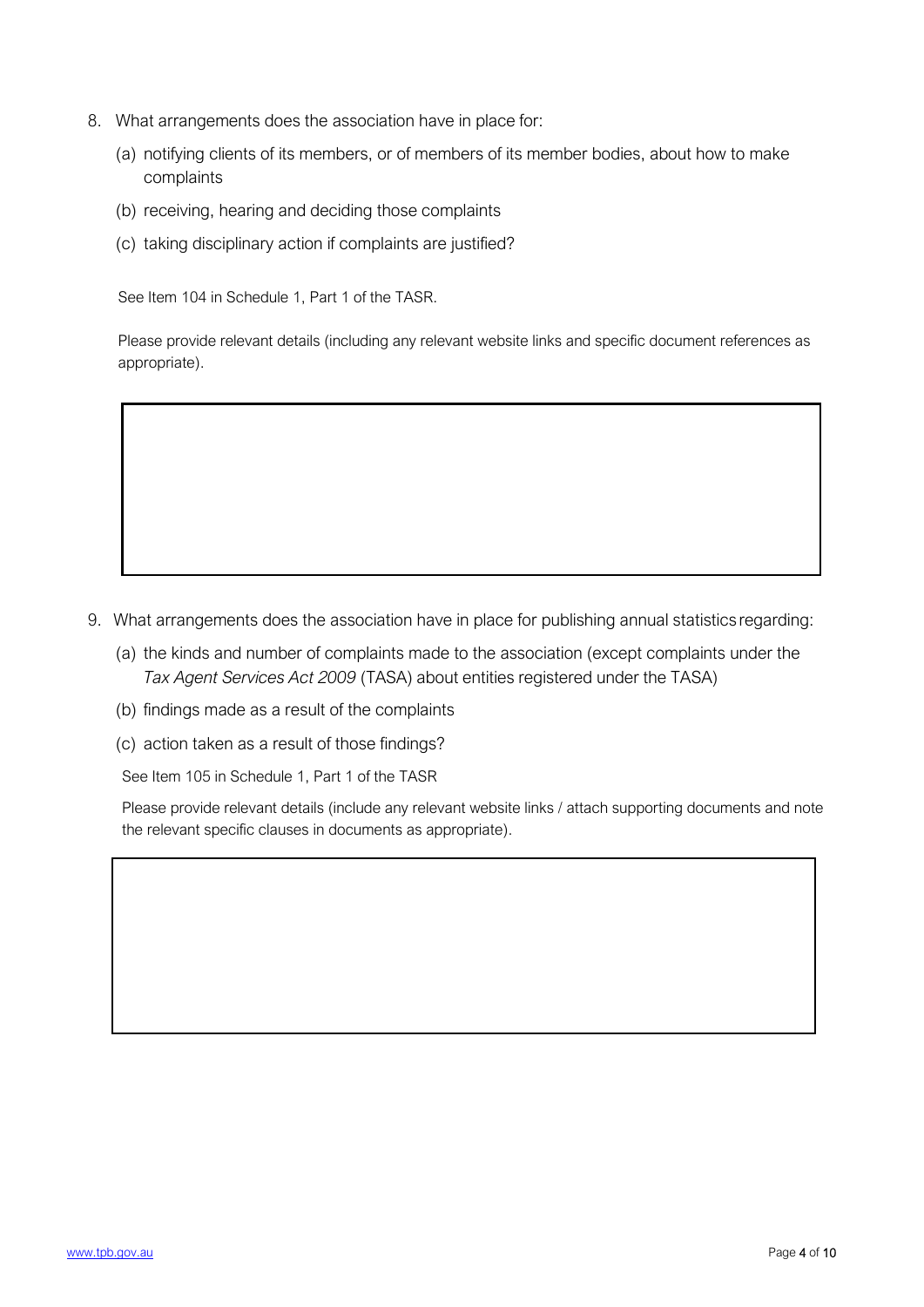#### 10. Does the association have the ability to pay its debts as they fall due?

See Item 106 in Schedule 1, Part 1 of the TASR.

Please provide relevant evidence / supporting documentation (including a copy of the most recent financial report / director's declaration of solvency and independent auditor report).

Note: The TPB considers various information relating to an association's ability to pay debts as they fall due. For example, the TPB may consider any outstanding tax obligations in relation to lodgment of returns (including income tax and FBT), GST obligations, PAYG withholding obligations and superannuation guarantee obligations for employees.

Director or other authorised person's declaration

Director or other authorised person's signature

Auditor's confirmation

Auditor's signature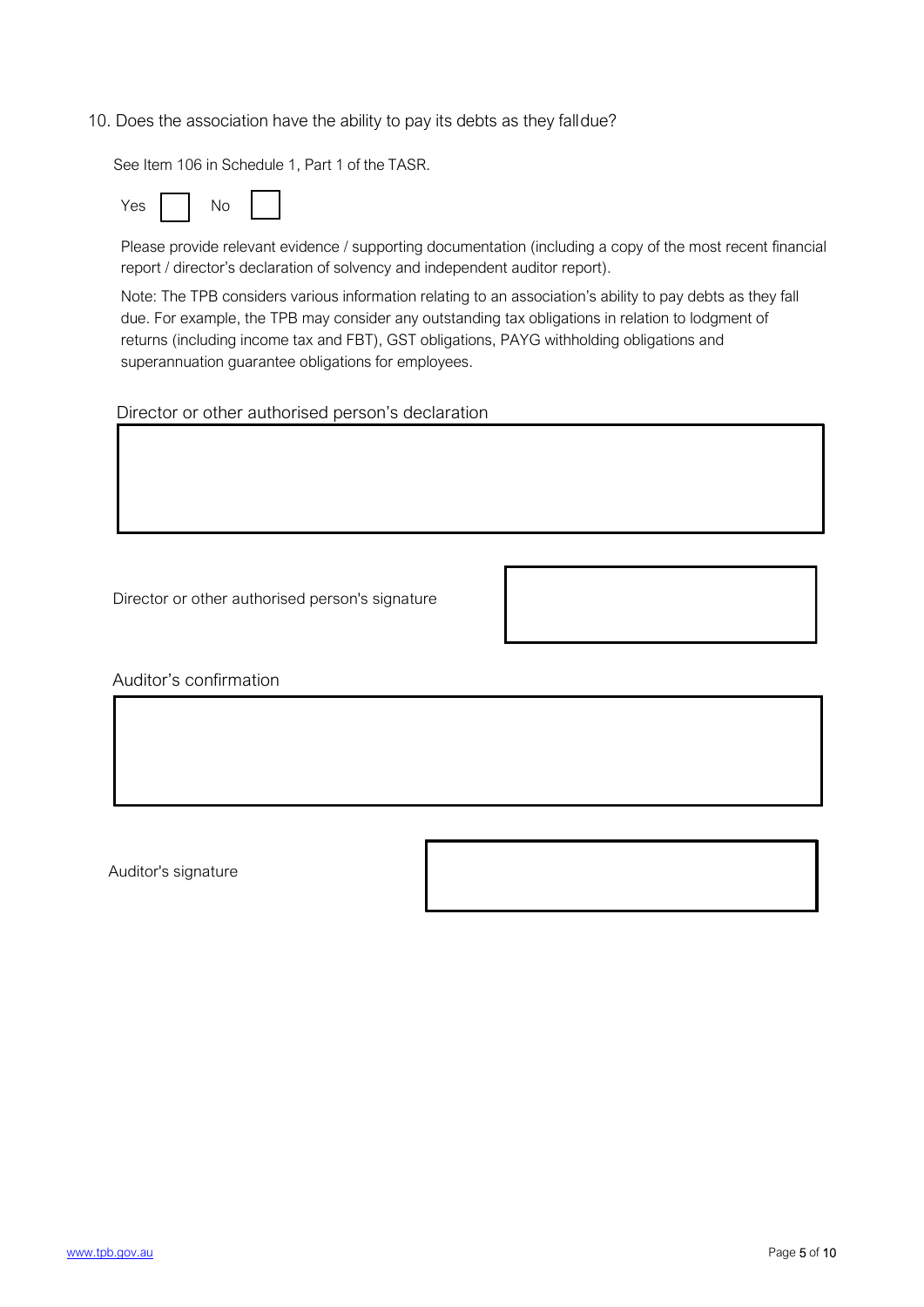- 11. Is the management of the organisation required to:
	- (a) be accountable to the association's members
	- (b) abide by the corporate governance and operational procedures of the organisation?

See Item 107 in Schedule 1, Part 1 of the TASR. For further guidance on the TPB's interpretation and application of the requirements that relate to corporate governance and operational procedures, please refer to the TPB Information Sheet TPB(I) 33/2018: Recognised professional associations - Corporate governance [related requirements for recognition under the Tax Agent Services Regulations 2022.](https://www.tpb.gov.au/tpbi-332018-recognised-professional-associations-corporate-governance-related-requirements)



Please provide relevant details (include any relevant website links / attach supporting documents and note the relevant specific clauses in documents as appropriate).

12. (i) How many voting members does your association have?

See Item 108 in Schedule 1, Part 1 of the TASR.

(ii) How many of the association's voting members are registered as BAS agents?

See Item 108 in Schedule 1, Part 1 of the TASR.

If your association does not meet the minimum requirements, provide further details regarding expected timeframe for satisfying this item, or the reasons why it is appropriate for the organisation to be recognised by the TPB if you do not expect to satisfy this item.



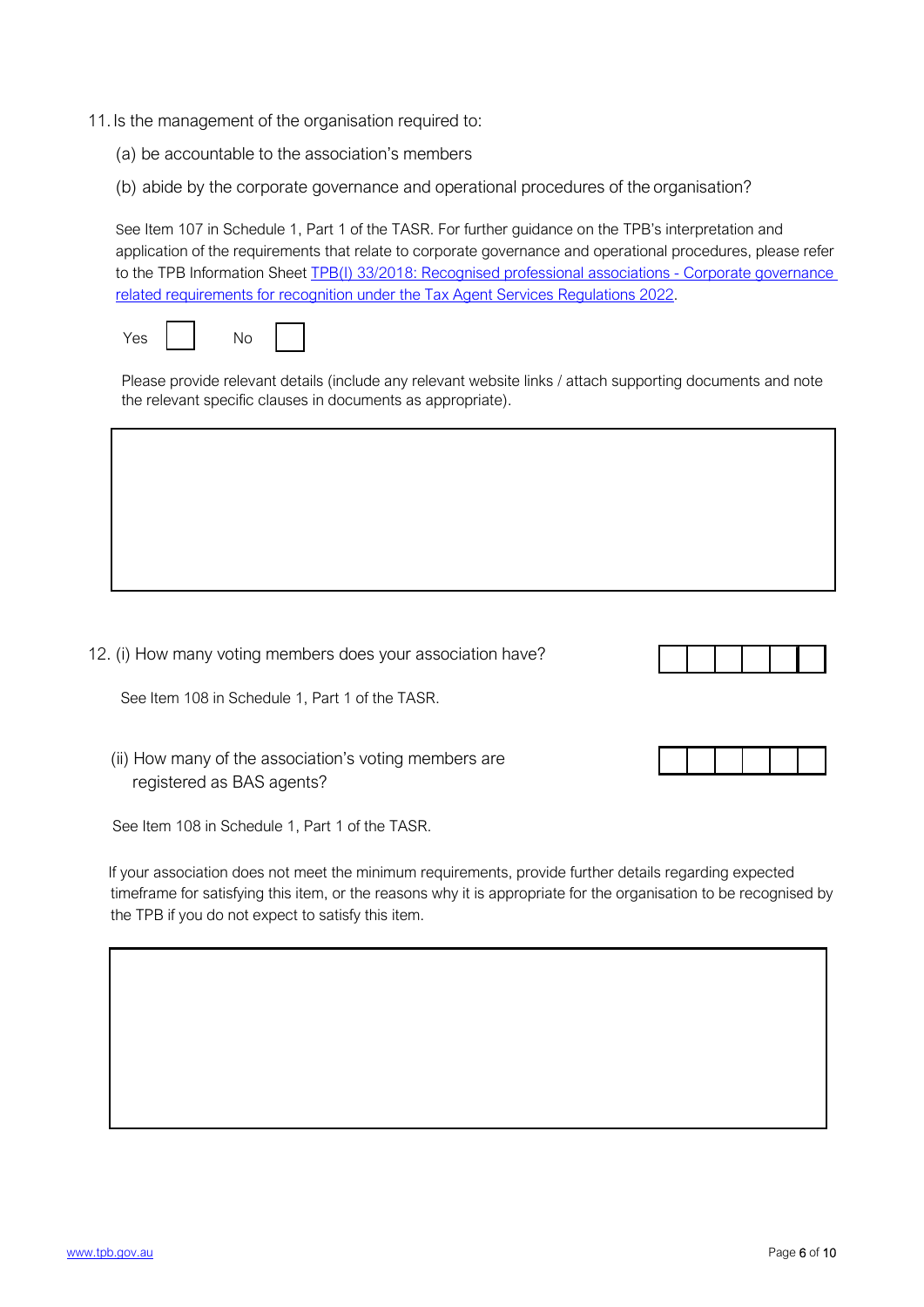#### Exercise of discretion

The TPB will consider the appropriateness of exercising its discretion in relation to this item on a case-by-case basis, having regard to the purpose of the TASA and the role of recognised professional associations (RPAs) under the TASR, as well as the following non-exhaustive list of considerations:

- extent to which the association meets the requirements in the item
- purpose and utility of the association's recognition
- consumer protection benefits and/or risks of continuing recognition
- accreditation type(s) of the RPA and whether there is any utility in having multiple recognitions with the TPB.

If the association does not satisfy the minimum requirement and is seeking the TPB to exercise its discretion, it is recommended that the submission provided to the TPB addresses the above considerations and any other matters that are relevant to the TPB's consideration of whether it is appropriate to exercise its discretion.

For further information on the considerations the TPB would take into account in exercising its discretion, refer to the TPB Information Sheet [TPB\(I\) 35/2020: Recognised professional](https://www.tpb.gov.au/tpbi-352020-recognised-professional-associations-tpb-discretion-regarding-specific-requirements)  [associations - Exercise of the TPB's discretion regarding specific requirements for recognition](https://www.tpb.gov.au/tpbi-352020-recognised-professional-associations-tpb-discretion-regarding-specific-requirements)  [under the Tax Agent Services Regulations 2022](https://www.tpb.gov.au/tpbi-352020-recognised-professional-associations-tpb-discretion-regarding-specific-requirements).

- 13. Has each voting member of the organisation been awarded at least a Certificate IV Financial Services (Bookkeeping) or a Certificate IV Financial Services (Accounting) from:
	- (a) a registered training organisation; or
	- (b) an equivalent institution?

See Item 109 in Schedule 1, Part 1 of the TASR.

| ⋍ |  |  |  |
|---|--|--|--|
|---|--|--|--|

Please provide relevant details (include any relevant website links / attach supporting documents and note the relevant specific clauses in documents as appropriate).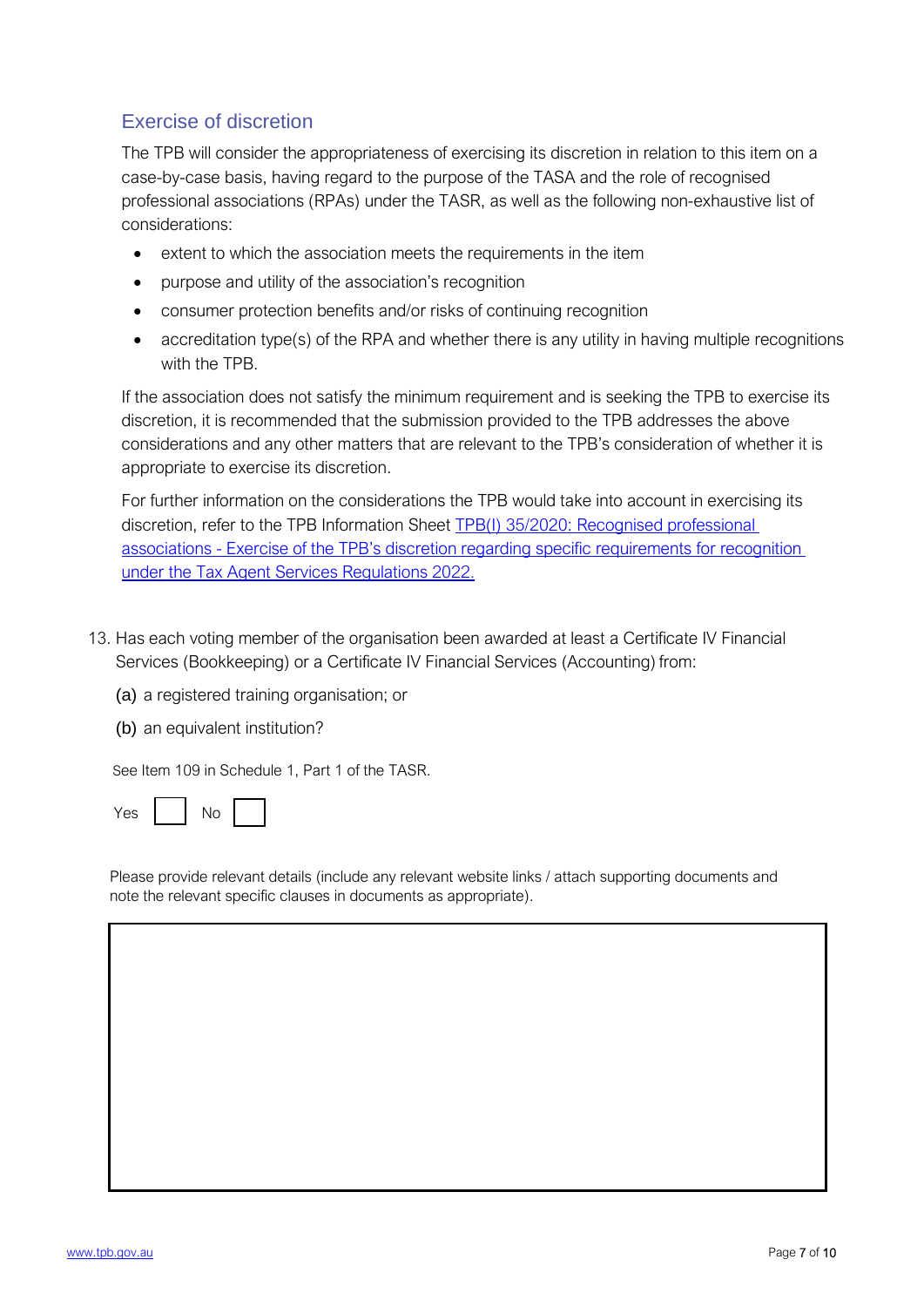#### Exercise of discretion

If your association does not meet the minimum requirements, provide further details in the space provided below, including the reasons why it is appropriate for the organisation to be recognised by the TPB if you do not expect to satisfy this item. The TPB will consider the appropriateness of exercising its discretion in relation to this item on a case-by-case basis, having regard to the following non-exhaustive list of considerations:

- extent to which the association meets the requirements in the item
- any amendments or proposed amendments to relevant association rules
- purpose and utility of the association's recognition
- consumer protection benefits and/or risks of continuing recognition
- accreditation type(s) of the RPA and whether there is any utility in having multiple recognitions with the TPB.

If your association is seeking to have the TPB exercise its discretion, it is recommended that the submission provided to the TPB addresses the above considerations and any other matters that are relevant to the TPB's consideration of whether it is appropriate to exercise its discretion.

For further information on the considerations the TPB would take into account in exercising its discretion, refer to the TPB Information Sheet [TPB\(I\) 35/2020: Recognised professional associations](https://www.tpb.gov.au/tpbi-352020-recognised-professional-associations-tpb-discretion-regarding-specific-requirements)  [- Exercise of the TPB's discretion regarding specific requirements for recognition under the Tax](https://www.tpb.gov.au/tpbi-352020-recognised-professional-associations-tpb-discretion-regarding-specific-requirements)  [Agent Services Regulations 2022.](https://www.tpb.gov.au/tpbi-352020-recognised-professional-associations-tpb-discretion-regarding-specific-requirements)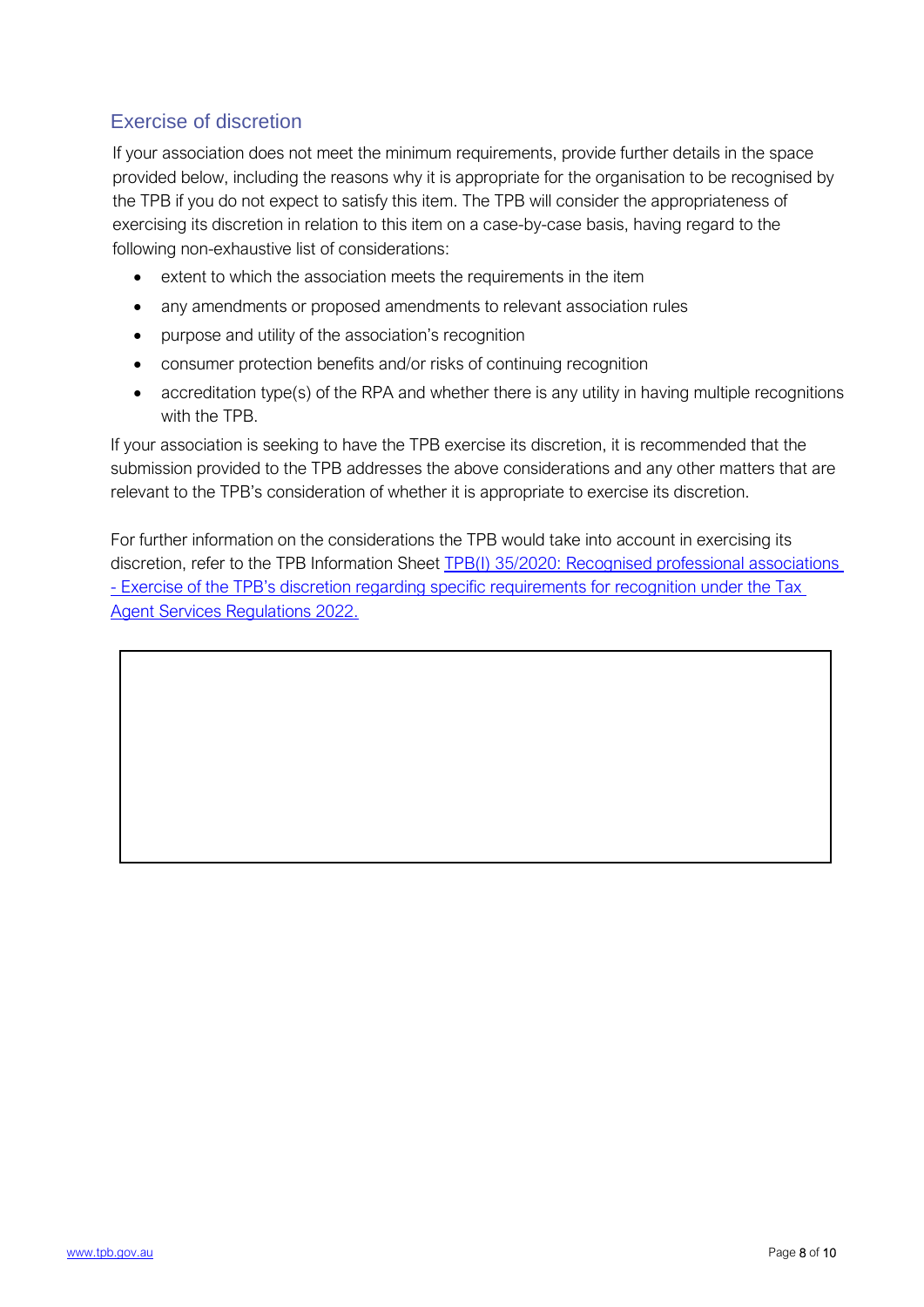# Documentation required to support this application

Before submitting a completed and signed form, it is important to include accessible website links to all relevant information / attach supporting documentation necessary to demonstrate that the organisation satisfies the eligibility requirements in Schedule 1 to the [TASR](https://www.legislation.gov.au/Details/F2022L00238). This includes the organisation's most recent:

- Constitution and By-laws
- Audited financial statements and independent auditor's statement
- Annual Report (if any)
- Notice of Annual General Meeting (and explanatory memorandum if any)
- Complaint form
- Continuing professional development (CPD) policy
- Professional indemnity insurance policy (if any)
- Registration form for members
- any other relevant documents, such as Charter, Code of ethics, information in relation to complaints management, education etc.

#### **Declaration**

Before you sign this declaration, please ensure that you have answered all relevant questions.

I declare that all information given in this application, including any supporting documentation is to the best of my knowledge, information and belief, true and correct in every particular.

#### Full name (please print)

(Name of Public officer, the Chair, CEO or other authorised person responsible for signing the accounts)

| Signature | Date |  |  |  |  |
|-----------|------|--|--|--|--|
|           |      |  |  |  |  |

#### **Checklist**

All questions on the application form have been answered truthfully and correctly.



Copies of the required documents to support this application are attached.

A director or an authorised person has completed the declaration.

Note: If the organisation does not provide all of the required information there may be delays in processing the application.